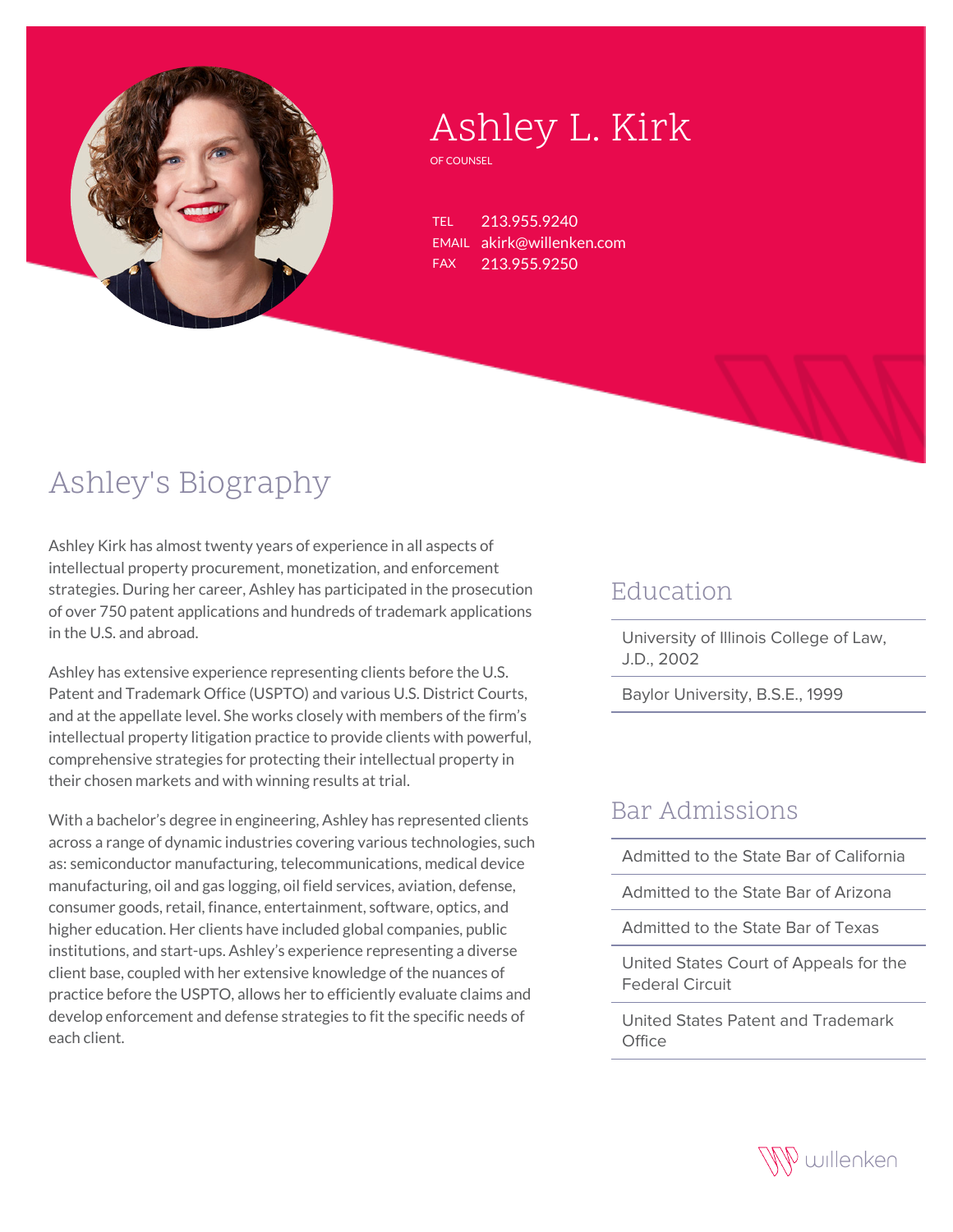Ashley has litigated numerous intellectual property matters. She has assisted with *inter partes* reviews before the Patent Trial and Appeal Board and with trademark opposition and cancellation proceedings before the Trademark Trial and Appeal Board. She has also played a key role in: patent re-examination proceedings, defensive invalidity and noninfringement opinions, drafting and reviewing of pleadings, claim construction and invalidity contentions, participating in witness depositions and trial, and negotiating intellectual property-related settlement agreements.

Prior to joining Willenken, Ashley was with the Palo Alto office of WilmerHale. She enjoys an active home life with her four children.

### Honors

Higher education honors include:

• Harno Scholar (University of Illinois College of Law)

## Winning Matters

- [In High-Profile Patent Infringement Case, the District Court of](https://willenken.com/winning-matters/in-high-profile-patent-infringement-case-the-district-court-of-colorado-adopts-all-of-willenkens-constructions-for-contested-terms/) [Colorado Adopts All of Willenken's Constructions for Contested](https://willenken.com/winning-matters/in-high-profile-patent-infringement-case-the-district-court-of-colorado-adopts-all-of-willenkens-constructions-for-contested-terms/) [Terms](https://willenken.com/winning-matters/in-high-profile-patent-infringement-case-the-district-court-of-colorado-adopts-all-of-willenkens-constructions-for-contested-terms/)
- [Willenken Wins Critical Liability Phase of High-Profile Lupron Supply](https://willenken.com/winning-matters/willenken-wins-critical-liability-phase-of-high-profile-lupron-supply-shortage-trial-in-delaware-chancery-court/) [Shortage Trial in Delaware Chancery Court](https://willenken.com/winning-matters/willenken-wins-critical-liability-phase-of-high-profile-lupron-supply-shortage-trial-in-delaware-chancery-court/)
- [Favorable Settlement Reached in Patent Litigation](https://willenken.com/winning-matters/favorable-settlement-reached-in-patent-litigation/)

## Cases

The following is a representative sample of Ashley's casework:

- [All Plastic Inc. v. SamDan LLC et al.](https://willenken.com/winning-matters/in-high-profile-patent-infringement-case-the-district-court-of-colorado-adopts-all-of-willenkens-constructions-for-contested-terms/) On behalf of All Plastic, Inc., brought a patent infringement lawsuit in the District Court of Colorado, where based on the arguments at the Markman hearing and the underlying briefing, the court adopted substantially all of the firm's proposed constructions for seven contested terms of eight patent claims, placing our client in an extremely advantageous position for the upcoming trial.
- [AbbVie Endocrine, Inc. v. Takeda Pharmaceutical Company](https://willenken.com/winning-matters/willenken-wins-critical-liability-phase-of-high-profile-lupron-supply-shortage-trial-in-delaware-chancery-court/). As a member of a 100%-diverse trial team in "one of the five big healthcare





United States Court of Appeals for the Ninth Circuit

United States Court of Appeals for the Fifth Circuit

United State District Court for the Central District of California

United States District Court for the District of Arizona

United State District Court for the Western District of Texas

United State District Court for the Eastern District of Texas

United State District Court for the Northern District of Texas

#### Practice Areas

- Intellectual Property Litigation
- Copyright

Patent Litigation

Trademark and Trade Dress

Entertainment Litigation